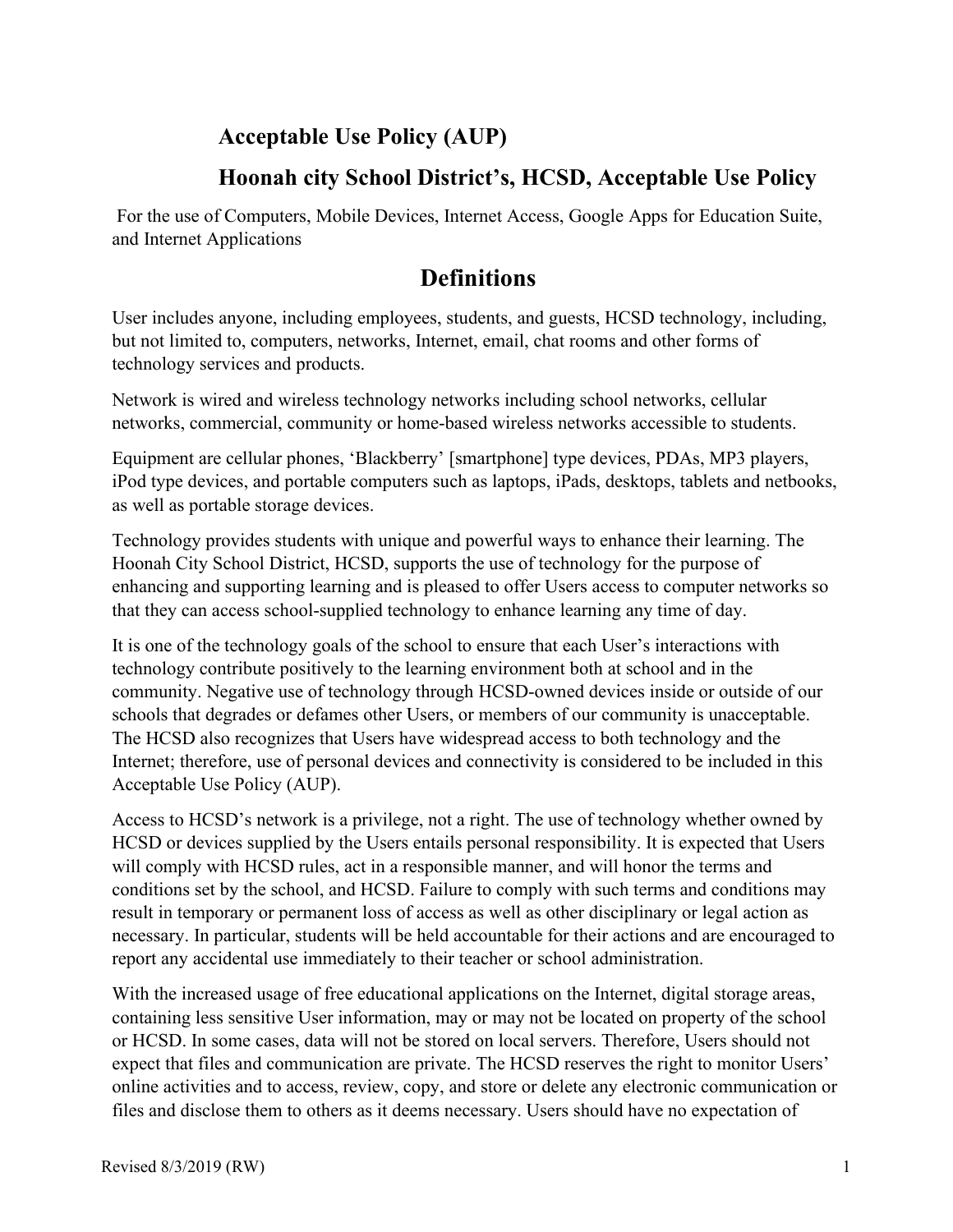privacy regarding their use of HCSD property, network and/or Internet access or files, including email. Google Apps in Educational Applications HCSD is offering Users a free educational suite of applications for use to enhance teaching and learning. Google Apps is a concept known as "cloud computing" where services and storage are provided over the Internet.

The HCSD is providing Users GoGuardian Security. This service provides System Administrators the capability to limit messages based on where they are from, where they are going, or the content they contain. The HCSD will use this technology protection measure to block or filter, to the extent practicable, access of visual depictions that are obscene, pornographic, and harmful to minors over the network.

In order for Users to gain access to Gmail and his/her Educational Google Applications account on the Internet, the HCSD must obtain parental permission for a minor under the age of 18 years. Students 18 years and older are also required to acknowledge and accept HCSD's terms and conditions prior to obtaining access to technology within our schools.

# **Terms and Conditions**

These are examples of inappropriate activity on the HCSD network, but HCSD reserves the right to take immediate action regarding activities

1) that create security and/or safety issues for the HCSD network, Users, schools, network or computer resources;

2) that expend HCSD resources on content it determines lacks legitimate educational content/purpose; or

3) other activities as determined by HCSD as inappropriate.

1. Violating any state or federal law or municipal ordinance, such as: Accessing or transmitting pornography of any kind, obscene depictions, harmful materials, materials that encourage others to violate the law, confidential information or copyrighted materials.

4. Criminal activities that can be punished under law.

1. Selling or purchasing illegal items or substances.

2. Obtaining and/or using anonymous email sites, spamming, spreading viruses.

3. Causing harm to others or damage to their property.

4. Using profane, abusive, or impolite language; threatening, harassing, or making damaging or false statements about others or accessing, transmitting, or downloading offensive, harassing, or disparaging materials.

5. Deleting, copying, modifying, or forging other Users' names, emails, files or data, disguising one's identity, impersonating other users, or sending anonymous email.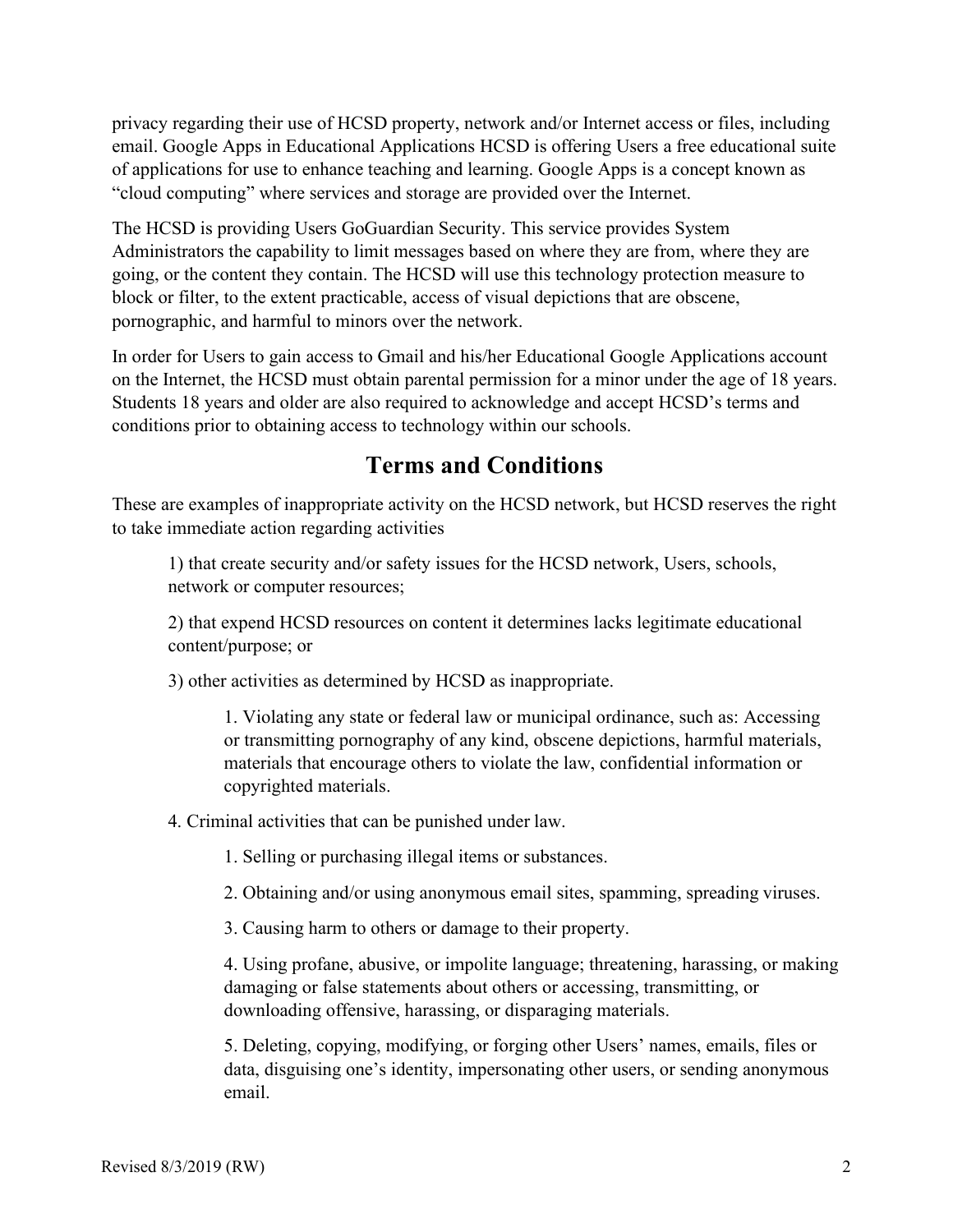6. Damaging computer equipment, files, data or the network in any way, including intentionally accessing, transmitting or downloading computer viruses or other harmful files or programs, or disrupting any computer system performance.

7. Using any HCSD computer/mobile devices to pursue "hacking," internal or external to HCSD, or attempting to access information protected by privacy laws.

8. Accessing, transmitting or downloading large files, including "chain letters" or any type of "pyramid schemes."

9. Using web sites, email, networks, or other technology for political uses or personal gain.

10. The HCSD internet and intranet property must not be used for personal benefit.

13. Users must not intentionally access, create, store or transmit material that may be deemed to be offensive, indecent, obscene, intimidating, or hostile; or that harasses, insults or attacks others.

- 11. Advertising, promoting non-HCSD sites or commercial efforts and events
- 12. Users must adhere to all copyright laws. Users are not permitted to use the network for nonacademic related bandwidth intensive activities such as network games or transmission of large audio/video files or serving as a host for such activities. Students and employees must comply with all applicable laws, including those relating to copyrights and trademarks, confidential information, and public records. Any use that violates state or federal law is strictly prohibited. Plagiarism of Internet resources will be treated in the same manner as any other incidents of plagiarism, as stated in the Code of Student Conduct.
- 13.Nouseroftechnologicalresources,includingapersonsendingorreceivingelectroniccommunications, may engage in creating, intentionally viewing, accessing, downloading, storing, printing or transmitting images, graphics (including still or moving pictures), sound files, text files, documents, messages or other material that is obscene, defamatory,profane,pornographic,harassing, abusiveor considered to be harmfultominors.
- 14. Users may not intentionally or negligently damage computers, computersystems, electronic devices, software, computernetworksordata of anyuserconnectedtoschoolsystemtechnologicalresources. Usersmaynot knowingly or negligently transmit computer viruses orself-replicating messages or deliberately try to degrade or disrupt system performance. Users must scan any downloaded files for viruses.
- 15. Users may not create or introduce games, network communications programs or any foreign program or software onto any school system computer, electronic device or network without the express permission of the technology director or designee.
- 16. Teachersshallmake reasonable effortsto supervise students' useofthe Internetduring instructionaltime.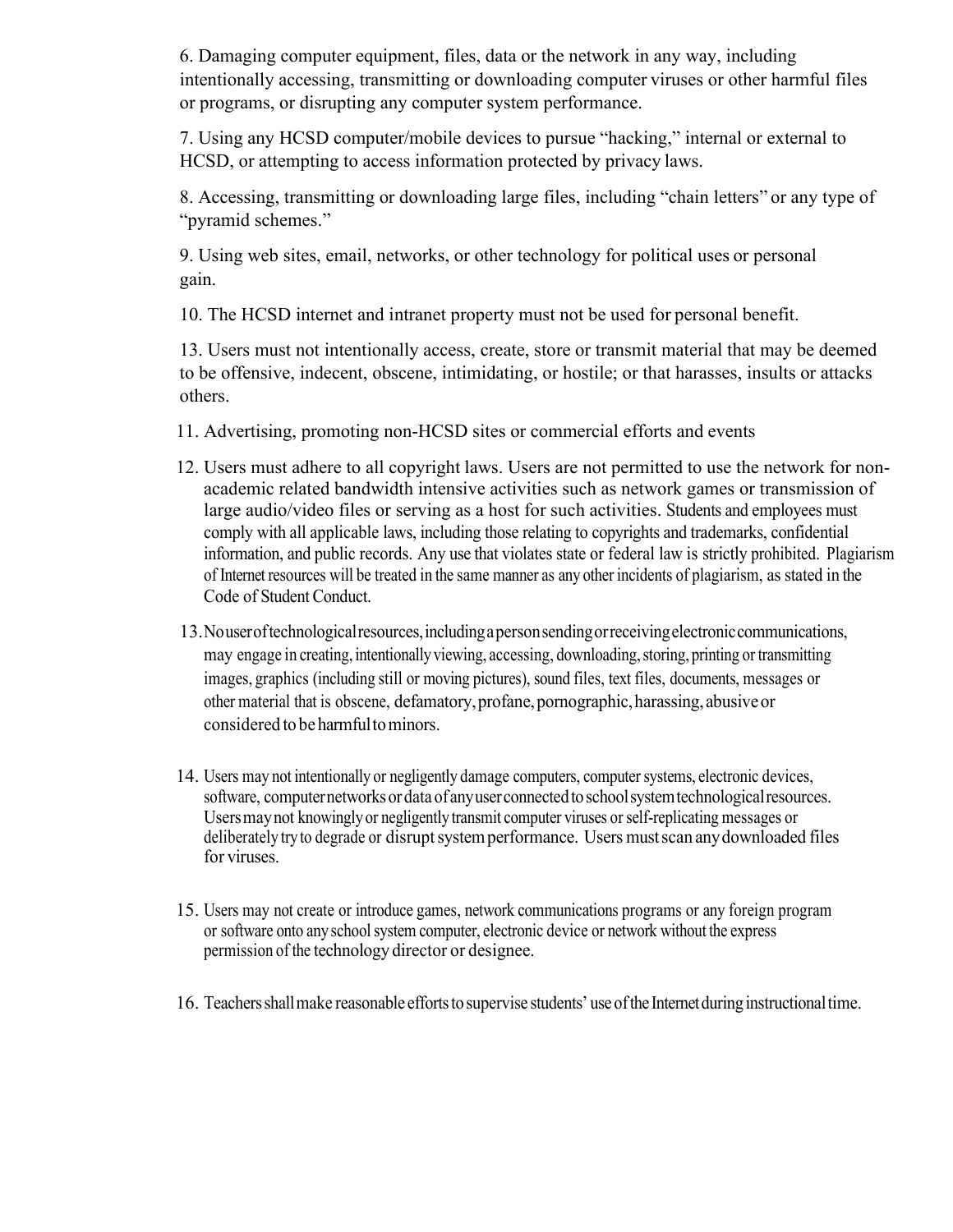# **Cyber safety and Cyberbullying**

All Users - Despite every effort for supervision and filtering, all Users and Students' parents/guardians are advised that access to the network may include the potential for access to content deemed inappropriate. Every User must take responsibility for his or her use of the network and make every effort to avoid those types of content. Every User must report security or network problems to a teacher, administrator, or system administrator.

Personal Safety – In using the network and Internet, Users should not reveal personal information such as home address or telephone number.

Confidentiality of User Information – Personally identifiable information concerning students may not be disclosed or used in any way on the Internet without the permission of a parent or guardian. Users should never give out private or confidential information about themselves or others on the Internet.Active Restriction Measures – the HCSD will utilize filtering software or other technologies to prevent Users from accessing visual depictions that are

- (1) obscene,
- (2) pornographic, or
- (3) harmful to minors.

Attempts to circumvent or 'get around' the content filter are strictly prohibited, and will be considered a violation of this policy. The HCSD will also monitor the online activities of Users through direct observation and/or other technological means.

### **Interactive Web 2.0 Tools**

Technology provides an abundance of opportunities for Users to utilize interactive tools and sites on public websites that benefit learning, communication, and social interaction.

Users may be held accountable for the use of and information posted on these sites if it detrimentally affects the welfare of individual users or the governance, climate, or effectiveness of the school(s). From time to time, teachers may recommend and use public interactive sites that, to the best of their knowledge are legitimate and safe. As the site is "public" and the teacher, school, and HCSD is not in control of it, all Users must use their discretion when accessing information, storing, and displaying work on the site. All terms and conditions provisions in this AUP also apply to User-owned devices utilizing the HCSD network.

# **Student Use of Interactive Web 2.0 Tools**

Online communication is critical to the students' learning of 21st Century skills, and tools such as blogging, podcasting, and chatting offer an authentic, real-world vehicle for student expression. Student safety is the primary responsibility of teachers.

Therefore, teachers need to ensure the use of Google Documents, classroom blogs, student email, podcast projects, email chat features, or other Web interactive tools follow all established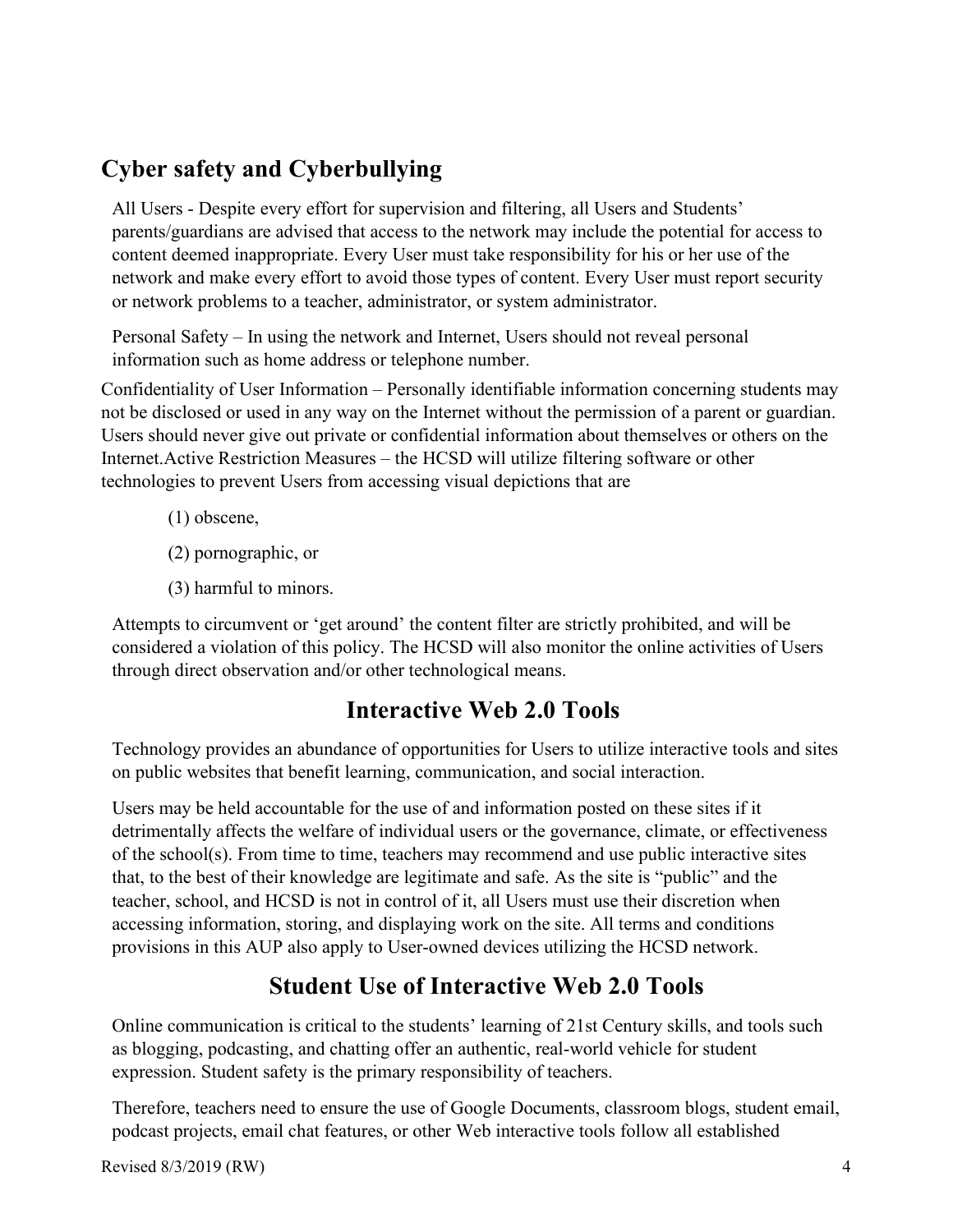Internet safety guidelines including:

• The use of Docs, blogs, podcasts or other web 2.0 tools is considered an extension of the classroom. Therefore, any speech that is considered inappropriate in the classroom is also inappropriate in all uses of blogs, podcasts, or other web 2.0 tools. This includes but is not limited to—profanity, racist, sexist, or discriminatory remarks.

• Students using Docs, blogs, podcasts or other web tools are expected to act safely by keeping ALL personal information out of their posts.

• Students should NEVER post personal information on the web (including, but not limited to, last names, personal details such as address or phone numbers, or photographs).

• Students should NEVER, under any circumstances, agree to meet someone they have met over the Internet.

• Any personal blog a student creates in class is directly linked to the class blog which is typically linked to the student profile and therefore must follow these blogging guidelines. In addition to following the information above about not sharing too much personal information (in the profile or in any posts/comments made), students need to realize that anywhere they use the blog login it links back to the class blog. Therefore, anywhere that login is used (posting to a separate personal blog, commenting on someone else's blog, etc.), the account should be treated the same as a school blog and should follow these guidelines.

• Students should never link to web sites from their blog or blog comments without reading the entire article to make sure it is appropriate.

• Students using such tools agree to not share their user name or password with anyone besides their teachers and parents and treat Web posting spaces as classroom spaces. Speech that is inappropriate for class is also inappropriate for a blog.

• Students who do not abide by these terms and conditions may lose their opportunity to take part in the project and/or be subject to consequences appropriate to misuse.

# **Student Use of Mobile Devices**

• The HCSD has provided some students with Chromebooks for use both in school as well as away from school. The HCSD-owned devices follow the stipulations outlined in this AUP as well as a specific device Responsible Use Agreement, RUA.

• School Administration and HCSD Technology staff may search the student's memory device if they feel school rules have been violated, which may include, but are not limited to, audio and video recording, photographs taken on school property that violate the privacy of others, or other issues regarding bullying, etc.

• Students may not use an audio recording device, video camera, or camera (or any device with one of these, e.g. cell phone, laptop, tablet, etc.) to record media or take photos during school unless they have permission from both a staff member and those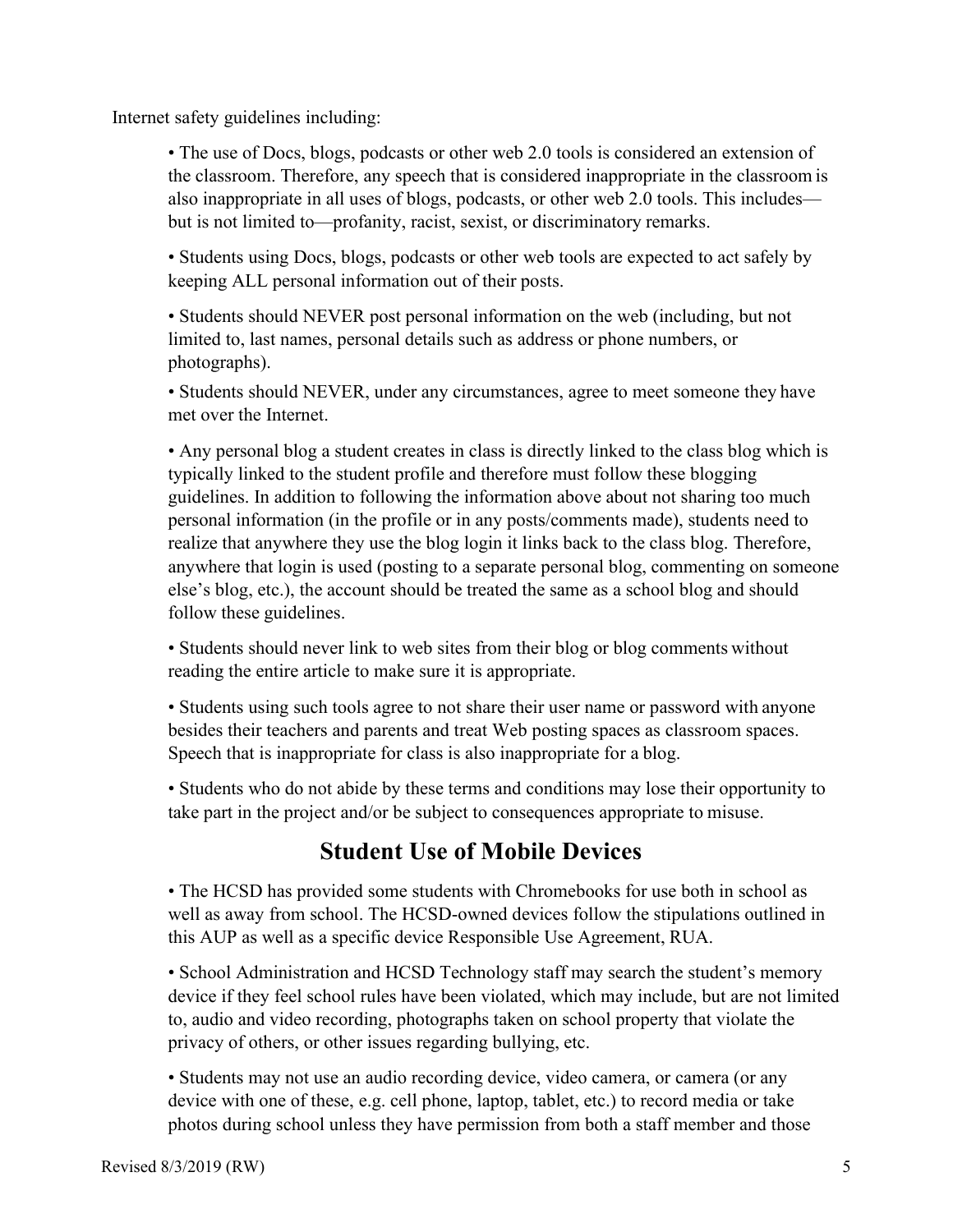whom they are recording.

• These rules apply to student-owned devices as well. A student-owned mobile device is a non-HCSD supplied device used while at school or during school activities. The students may use the student-owned mobile devices in class only with the teacher's expressed permission.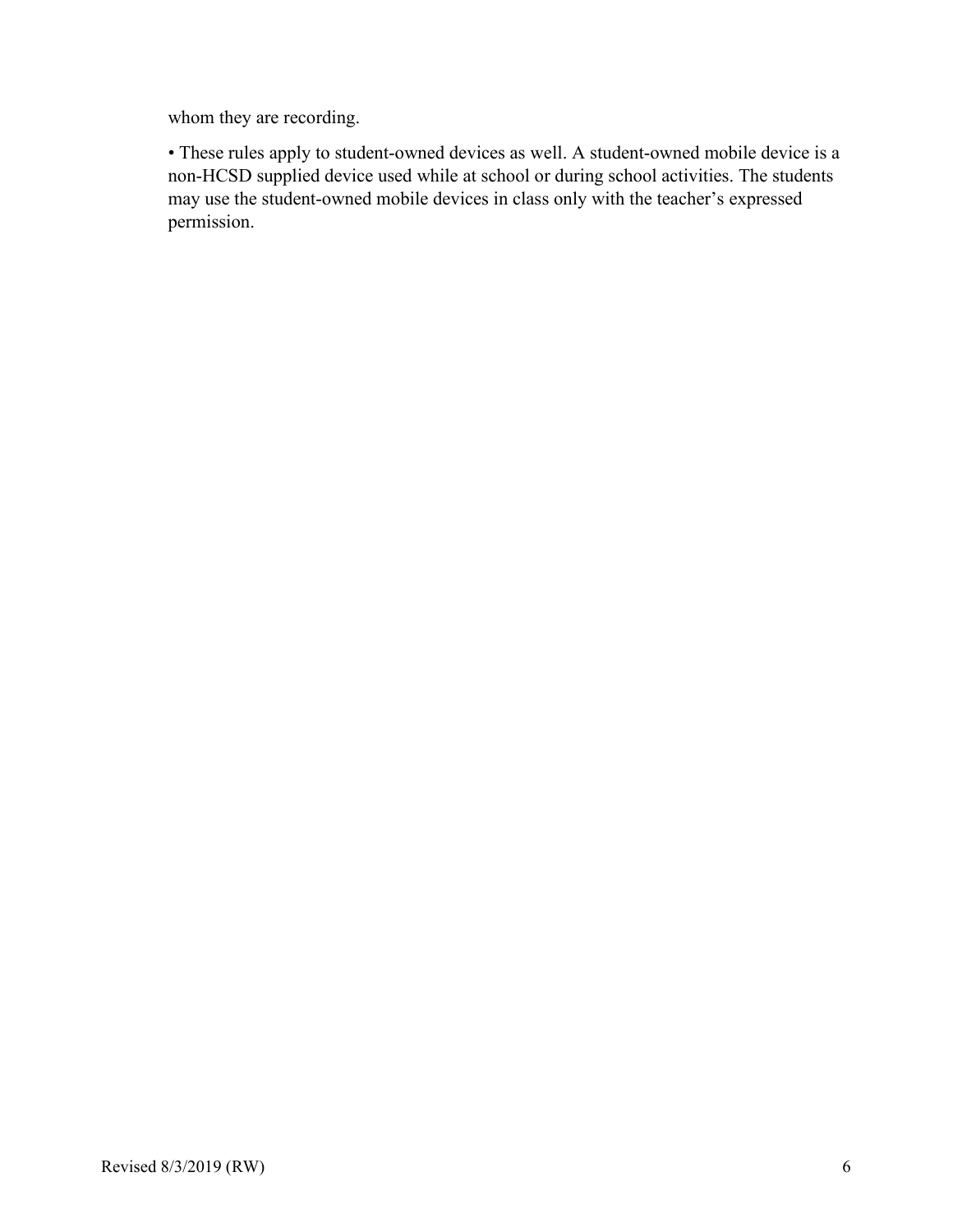# **Student Supervision and Security**

The HCSD does provide content filtering controls for student access to the Internet using HCSD's network as well as reasonable adult supervision, but at times inappropriate, objectionable, and/or offensive material may circumvent the filter as well as the supervision and be viewed by students. Students are to report the occurrence to their teacher or the nearest supervisor. Students will be held accountable for any deliberate attempt to circumvent HCSD technology security and supervision.

Students using mobile and cellular devices while at school, during school or HCSD-sponsored activities are subject to the terms and conditions outlined in this document and are accountable for their use.

Please note that this document is subject to change without notice.

| <b>Email Address</b> |
|----------------------|
|                      |
|                      |
| <b>Email Address</b> |
|                      |
|                      |